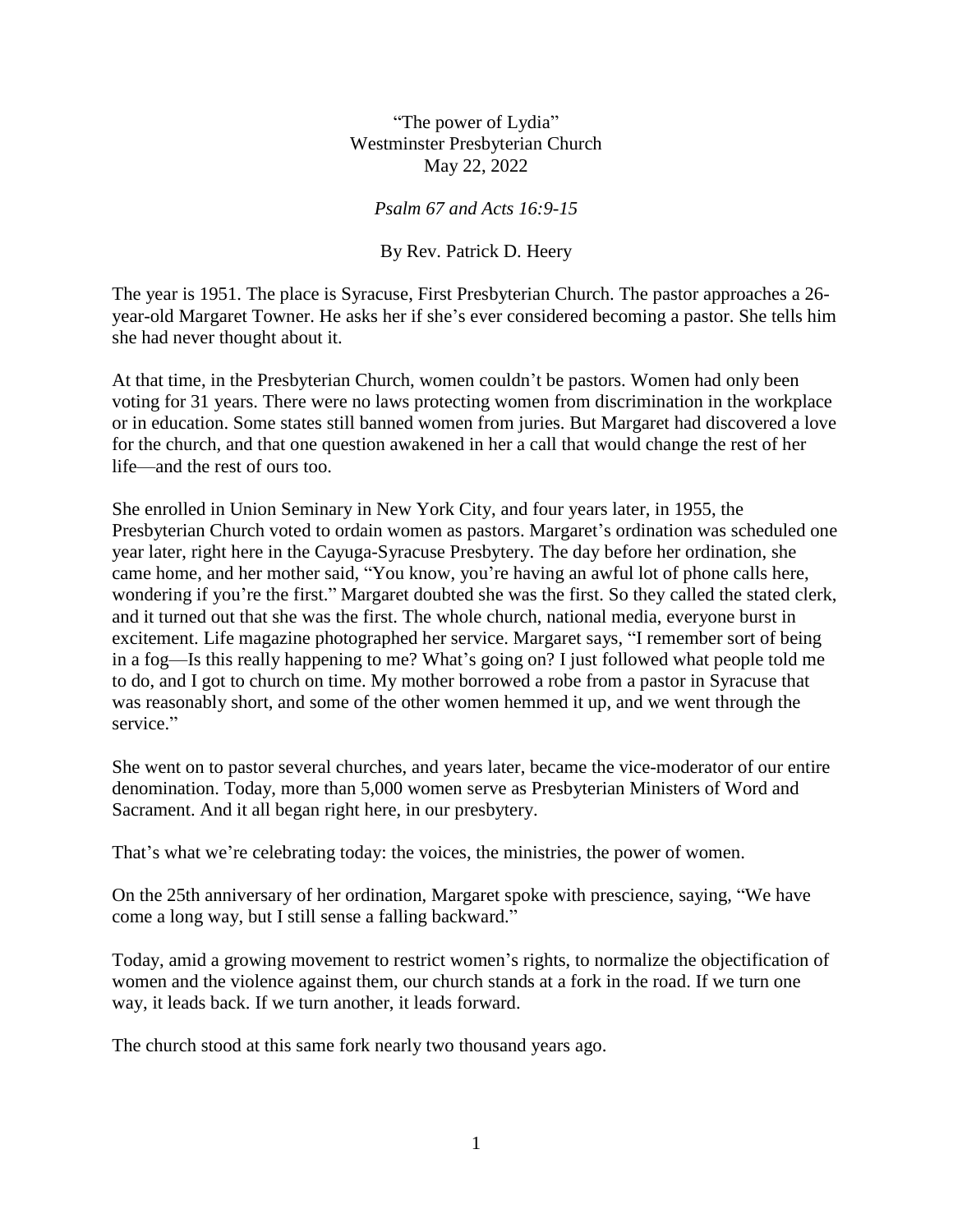Just before we get to our story today, Acts tells us that Paul, Silas, and Timothy kept trying to take the wrong road. They tried to go west; God stopped them. They tried to go north; God stopped them. Over and over, the "Spirit of Jesus" (16:7) compelled them in one direction.

Paul has a vision, and in this vision, a man in Macedonia, north of Greece, asks for his help. Now Paul thinks he has God's plan all figured out: he is to preach the gospel to this man, who is to become the first convert of Europe.

When he arrives, however, he finds not a man but a woman named Lydia—someone he had never imagined but who is about to change his life, and ours too.

He finds her in Philippi, a leading Roman colony, where the oppressive power of Rome was strong.

Lydia's not from there. She's from Thyatira, in modern-day Turkey. So she's not only a woman; she's a foreigner too. She's made quite a living for herself as an independent businesswoman. Paul finds her among a prayer group of Jewish women. The text doesn't tell us what Lydia is to them, but it's fair to guess that she's their leader; some might even say their pastor.

She and her household are baptized—which is a big statement because it implies that Lydia, a woman, not a man, is the head of her household. And as a woman who knows what it's like to be a stranger in a strange place, she welcomes these strangers into her home.

As Professor of New Testament Brian Peterson points out, "The author says that Lydia 'prevailed upon' Paul and his companions to stay with her and accept her hospitality. There is only one other place in the New Testament where this word is used: in Emmaus on Easter evening, as the two traveling disciples urged the risen Jesus to stay with them that night (Like 24:29). Perhaps the verbal echo is not accidental; by lives transformed and opened up in faithful discipleship, the fellowship of the risen Lord continues to extend into the world."

We don't know what Lydia and Paul talked about that night. But I suspect that it was a lively conversation, with mutual learning, Paul and Lydia exchanging ideas, stories, faith. Because the very next thing Paul does is free an enslaved girl. He frees her of the demon that her enslavers exploited to make money. For this, he is imprisoned and beaten. When released from jail, the first place he goes is Lydia's home.

Lydia is powerful—so powerful that she can "prevail upon" the church and its leaders to see God's plan where they were blind, prevail upon Paul not just to accept her hospitality but accept her life, her leadership, her voice. It's a different kind of power. It's not dominating and controlling. It's not perfect and without complaint. It's relational and vulnerable and strong enough to invite someone into the beautiful, messy truth of your story.

Here near the end of the Easter season, we continue to experience and live out that power, "prevailing upon" the world to hear, and see, and know the freedom-making, life-giving, disciple-raising power of God in the risen Christ (cf. Brian Peterson).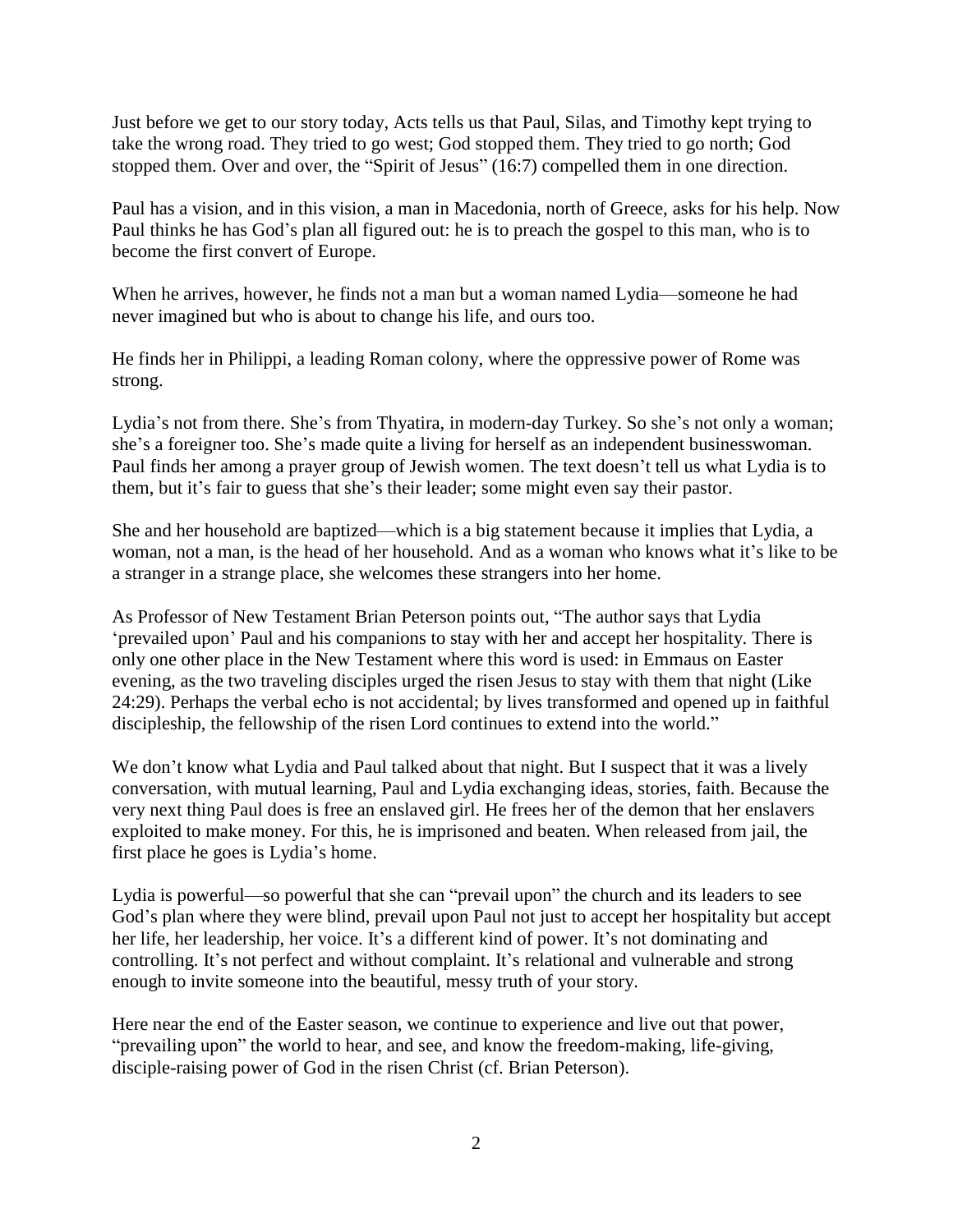Margaret Towner prevailed upon the world and became a pastor when they said no woman could. Now, the PC(USA) stands poised to achieve gender parity in five years.

She and the thousands of her spiritual daughters prevailed upon the world and refused to accept lower pay, a disparity that exists to this day. They refused to accept a church in which women are the majority but men still make up the majority of pastors and are more likely to be hired. They refused to be silenced as they reported ongoing prejudice, such that 84 percent of Presbyterian women pastors today report experiencing discrimination, prejudice, and harassment (Presbyterian Research Services, 2016).

When Henry Fowler was forced to leave Second Presbyterian Church because he was too radical an abolitionist, Christians, most of them women, prevailed upon the world and founded this church, founded on the cause of freedom and equality. Of the 60 founding members of this church, 45 were women. They chose to build a church that gave women the right to vote. And instead of selling the pews to the wealthy, as most churches did then, they assigned pews by lottery, so that the wealthy and the less privileged were given equal status and sat together. It was at that church that Harriet Tubman was married and Frederick Douglass lectured.

It was Sarah Underwood who prevailed upon the world and sold us this land, laying the cornerstone of this sanctuary, calling it a "sermon in stone which will preach to those who tread these streets perhaps 500 years from now." It was another woman, Janet Seward, who donated the stained glass window behind me, in memory of her mother.

Midge Drummond prevailed upon the world and was the first woman to be ordained an elder at this church. Now, 52 percent of all Presbyterian elders are women. Diane Lehner is our assistant clerk of Session. Jill Fandrich, our chair of Communications. Susan Marteney, our chair of Mission. Audrey McNally, our chair of Christian Education. Beth Salvage, our chair of Property. Donna Hunt, our chair of Personnel. Judy Santillo, our deacon president. Monta Faye Tuxill, our chair of Scholarships. Catherine Fessenden, the likely chair of our new Ministry Team. Lori Rhodes Pettit, our music director. Noel Cregg, our Children's Worship Center storyteller. Melanie Toole, our office manager. Shavonn Lynch, the one we've supported in her call to ordained ministry.

When Auburn faced a shortage of early childhood education, women at this church prevailed upon the world and founded a nursery school as a center of imagination, learning, and character building.

The Rev. Cyndie Crowell prevailed upon the world and became the first woman to serve as Westminster's pastor, and amazingly, she can't recall a single time in which she was challenged on the basis of her gender. She brought creativity and a fresh, new style to the pulpit, advancing the use of gender inclusive language.

The Rev. Janet Newman prevailed upon the world and helped create Matthew House, a place of love, dignity, and hospice for the dying.